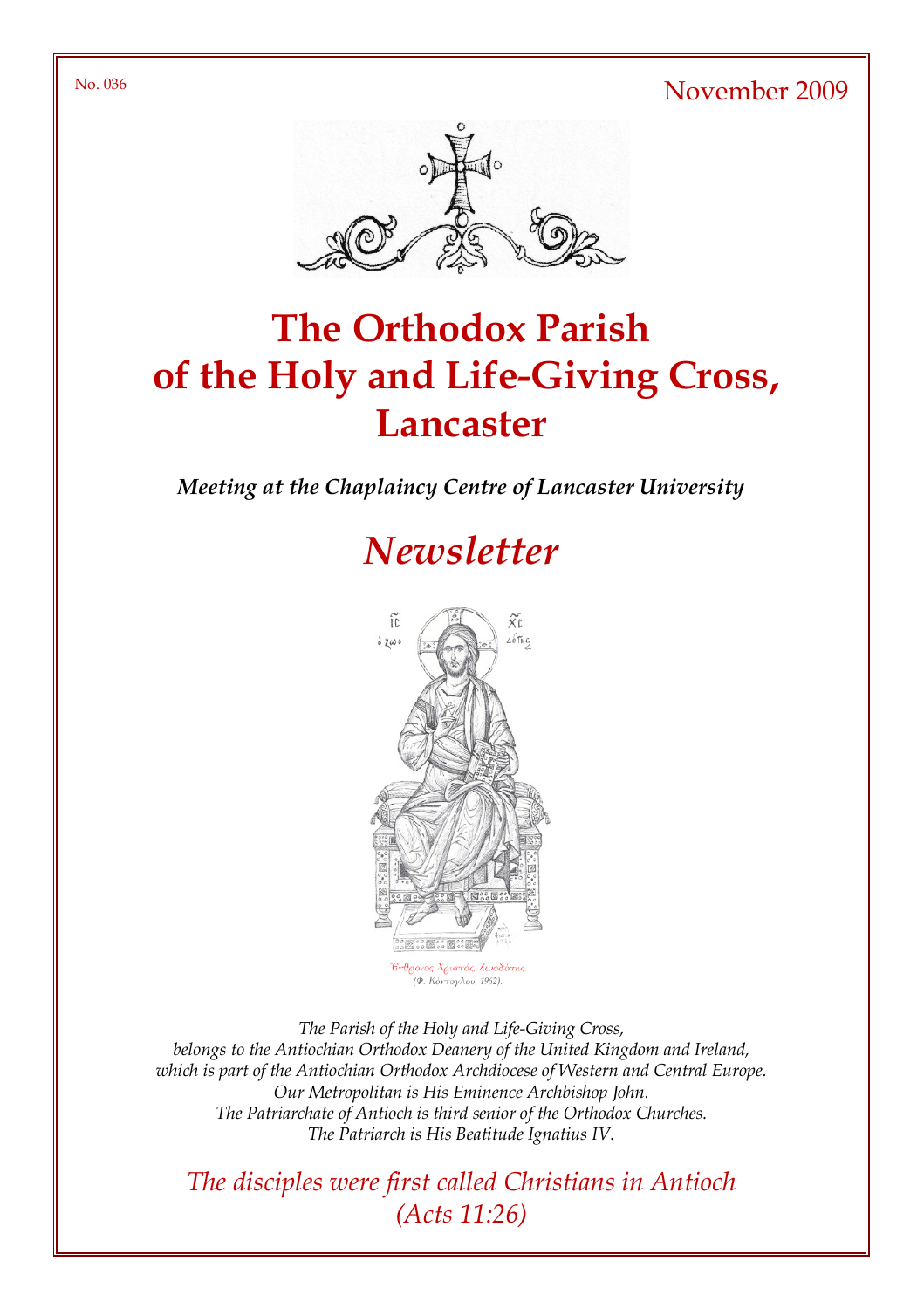## FR. SERAPHIM ROSE ON **SUFFERING**

Why do men learn through pain and suffering, and not through pleasure and happiness? Very simply, because pleasure and happiness accustom one to satisfaction with the things given in this world, whereas pain and suffering drive one to seek a more profound happiness beyond the limitations of this world. I am at this moment in some pain, and I call on the Name of Jesus—not necessarily to relieve the pain, but that Jesus, in Whom alone we may transcend this world, may be with me during it, and His will be done in me. But in pleasure I do not call on Him; I am content then with what I have, and I think I need no more. And why is a philosophy of pleasure untenable?—because pleasure is impermanent and unreliable, and pain is inevitable. In pain and suffering Christ speaks to us, and thus God is kind to give them to us, yes, and evil too—for in all of these we glimpse something of what must lie beyond, if there really exists what our hearts most deeply desire.\*

\* excerpt taken from the book "Father Seraphim Rose: His Life and Works" by Hieromonk Damascene Christensen.



Fr. Seraphim Rose of Platina

# LIKE FLOWERS OF THE BIBLE?

Isaiah 40:8 "The grass withers, the flower fades: but the word of our God shall stand for ever."

Corinthians 15:42 "So also is the resurrection of the dead. The body is sown in corruption, it is raised in incorruption".

Consider the lilies, how they grow, They toil not nor spin and yet they sow Seeds of their own salvation story In their Resurrection glory.

#### Save and Protect us O Lord

Rose of Sharon whose most pungent scent Showers the drought of our discontent, As blue Iris petal's waking eye Sees the Star of Bethlehem die.

#### Save and Protect us O Lord

Crocus and tulip seek the Light. Cyclamen, Hyacinth both invite The Holy Guest who with synergy Breathes Life upon Anemone.

#### Save and Protect us O Lord

Young Narcissus heralds Easter morn. His bright yellow trumpet greets the dawn To welcome our Christ and His elect; "Salute our God!" not self reflect.

#### Save and Protect us O Lord

The grass it withers, the flower it fades, Our short lives pass in gladdening shades, 'Til dust and ashes in the ground By Love's great Life-Bestower found.

#### Save and Protect us O Lord

Like flowers of the Bible God says "grow!" Our bodies too through His power will show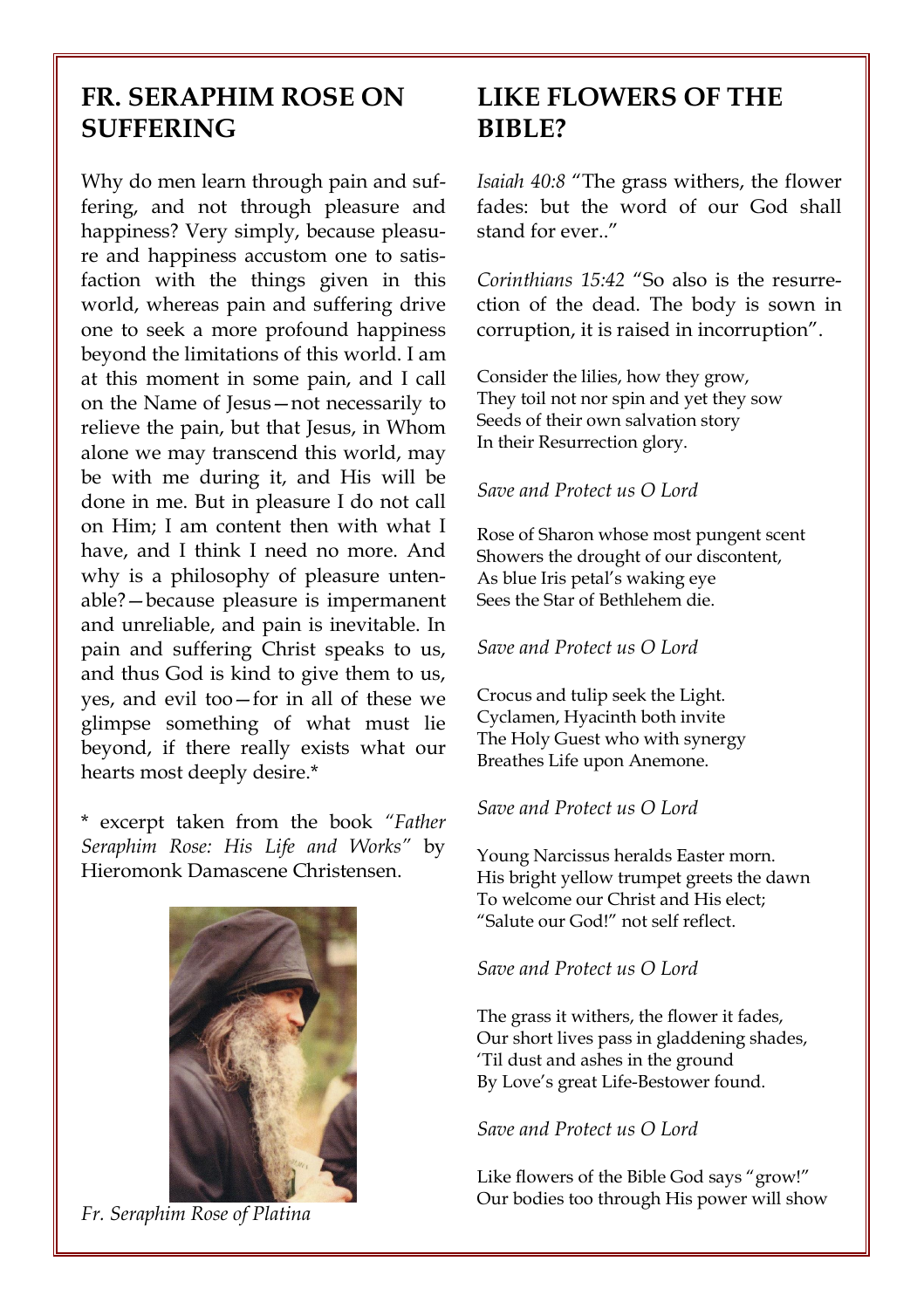That last transfiguring mystery When raised to immortality.

Save and Protect us O Lord

"In love did God bring the world into existence; in love is God going to bring it to that wondrous transformed state, and in love will the world be swallowed up in the great mystery of the One who has performed all these things; in love will the whole course of the governance of creation be finally comprised".

- St. Isaac the Syrian –

JAH 11.8.09

### THE MONASTERY OF ST. NIKANOR

Last August I visited the monastery of St. Nicanor (†1549) which is located on Mt. Kallistraton, by the river Haliakmon. That is near my hometown Servia at the North-West of Greece. It was founded at the beginning of the 16th century by Blessed Nicanor of Thessaloniki. The buildings are organised around a central courtyard, following the pattern of the monasteries on Mount Athos. In the centre of the courtyard is the catholicon, a triconch church of the Athonite type, richly decorated with wall paintings, dated to the 16th and 19th centuries.

St. Nicanor travelled throughout Western Macedonia, preaching and supporting the Greek communities then under Ottoman rule. Nikanor settled on Mt. Kallistraton with other monks joining him, and assisted in founding the Transfiguration monastery, which for centuries worked as a lighthouse of comfort for the suppressed. St. Nikanor, commemorated on the 7th of August, is the patron Saint of the Elimeia district. A few pictures of the monastery are added below.

Thodoris Papadopoulos



View of the Monastery as one is approaching from the front side. Built on rock, the sight is spectacular



View of the Monastery from the gate



The central courtyard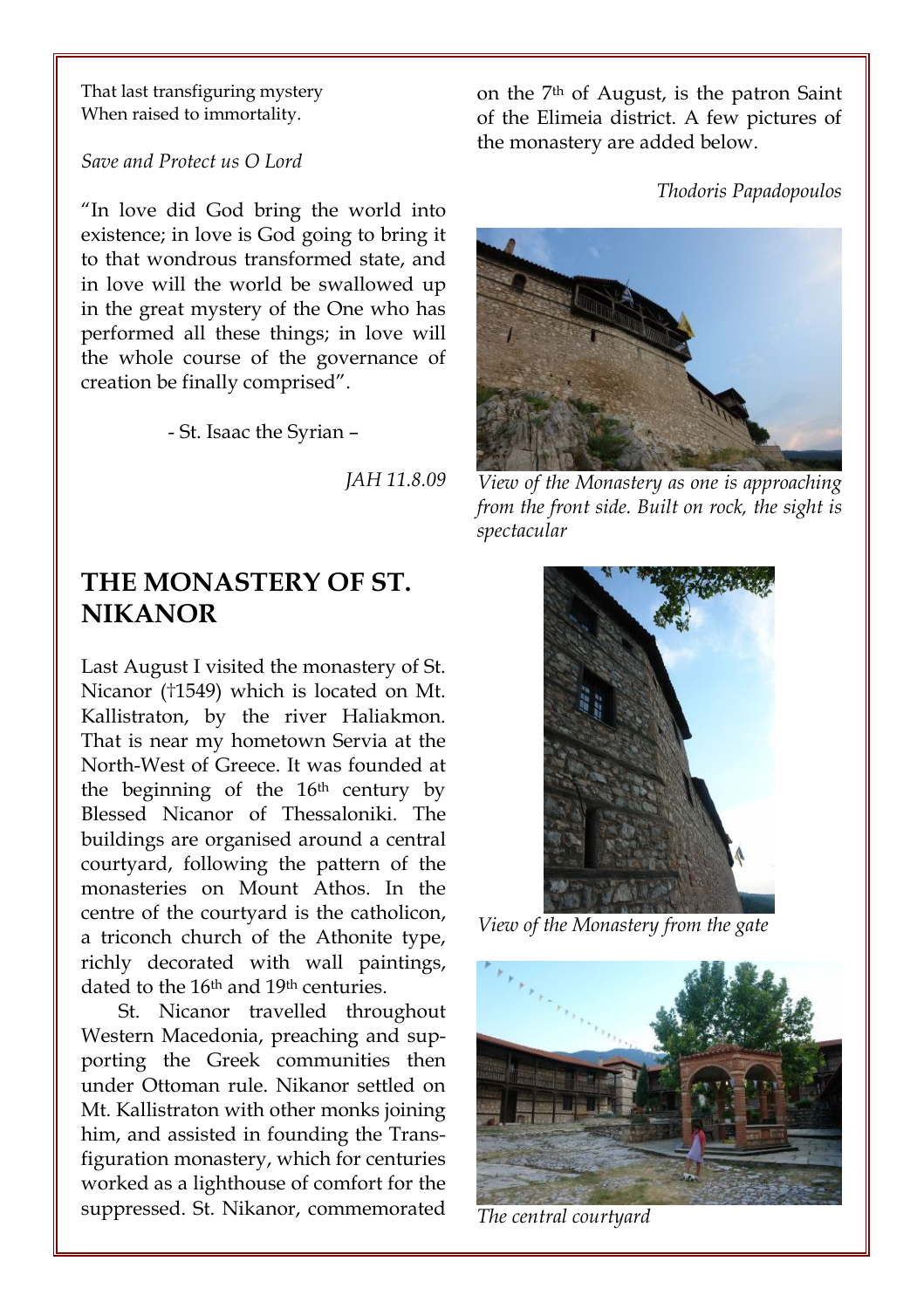

The Eastern side of the Monastery with a klemataria (vine pergola) under the shade of which spiritual talks are ideal



The Catholicon



The Saint's hermitage built inside the rock The river Haliakmon can be seen below it.



### ST. MENAS

Matthew's first name is Matthew-Mina dedicated to St. Menas with feast day on the 11th of November. Cristina Denise was kind enough to remind us of this great Saint whose brief biography is following.

Saint Menas, who had Egypt as his fatherland, contested in Cotyaeion of Phrygia in 296 during the reign of Diocletian and Maximian. His father, a ruler of one of the administrative divisions of Egypt died when Menas was fourteen years old.

At fifteen he joined the army and was appointed in Algeria with a high rank. A soldier distinguished for his valour in war, he renounced his rank and withdrew to devote himself to ascetical struggles and prayer in the mountains. Filled with zeal and more than human courage, he presented himself in the midst of a pagan festival in Cotyaeion and declared himself to be a Christian. After terrible torments which he endured with astonishing courage, he was beheaded.

The saint's assassins tried to burn his relics but they failed; Christians then loaded his body on a camel and headed towards the western desert. At a certain spot, the camel stopped and the people could not force it to continue its trip by any means. Right there, near a water well, he was buried; St. Menas' Monastery is located at that very place today, at the end of Marriute lake not far from Alexandria.

His martyrdom in Egypt became a place of universal pilgrimage; evidence of ancient journeys to his shrine have been found as far away as Ireland. The glory and refuge of the Christians of Egypt, he has been revealed to be a worker of great miracles and a swift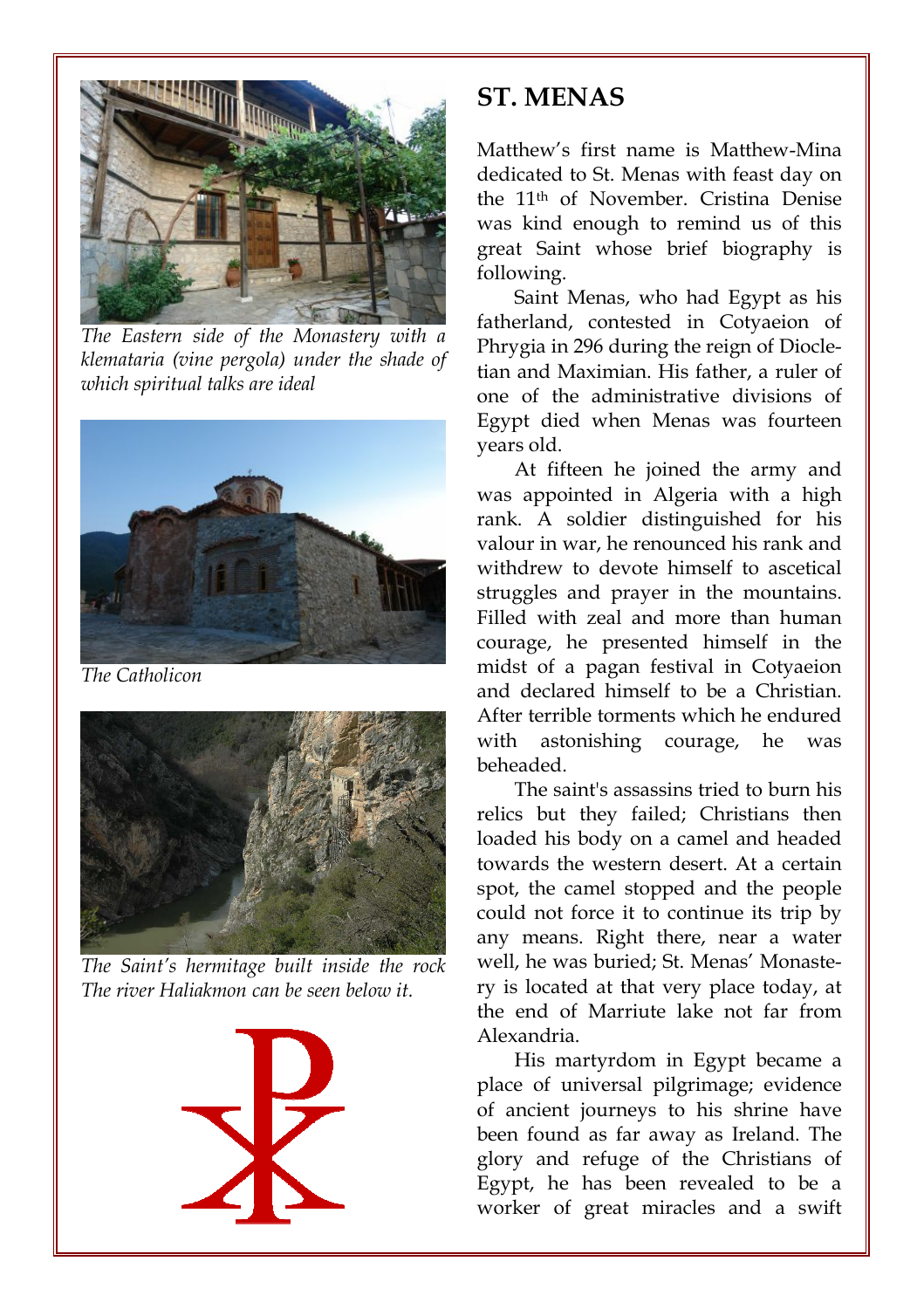defender for all who call on him with faith; besides all else, he is also invoked for help in finding lost objects.

Additional reading: http://orthodoxwiki.org/Menas



## RECIPE: SPINACH AND **FETA SOUARES**

You'll need:

1 onion, finely chopped 1 clove of garlic, minced 15g. butter 3 eggs 1 cup milk (choose organic) 1 cup flour 2 tsp baking powder 5 tbsp chopped dill  $\frac{1}{2}$  tsp grated nutmeg 350g. spinach, fresh or frozen, chopped 200g. feta cheese, crumbled 200g. yellow cheese of your choice,grated black pepper a 9x12 inch baking tin, greased

Make it:

In a frying pan melt the butter and saute the onion and the garlic, add the spinach and cook till all liquid evaporates. Add the dill and leave to cool.

In a bowl, beat the eggs, add the milk and the flour (mixed with the baking powder), mix well. Add the spinach mixture, the spices and the cheeses, mix well.

Spread in the baking tin, bake in a preheated oven, gas mark 4, 30-35 min, or until firm and golden. Allow to cool and cut in squares.

Can be eaten warm or cold, even the next day. Kali Orexi!

pieceofcake



## MAJOR CELEBRATIONS THIS MONTH

1st Nov: St. Cosmas and Damian 9th Nov: St. Nectarios Metropolitan of **Pentapolis** 13th Nov: St. John Chrysostom Archbishop of Contantinople 15th Nov: Beginning of the Nativity fast 16th Nov: Holy Apostle and Evangelist **Matthew** 21<sup>st</sup> Nov: The Entry of our Most-Holy Lady the Theotokos into the Temple 25th Nov: Great Martyr Catherine of Alexandria